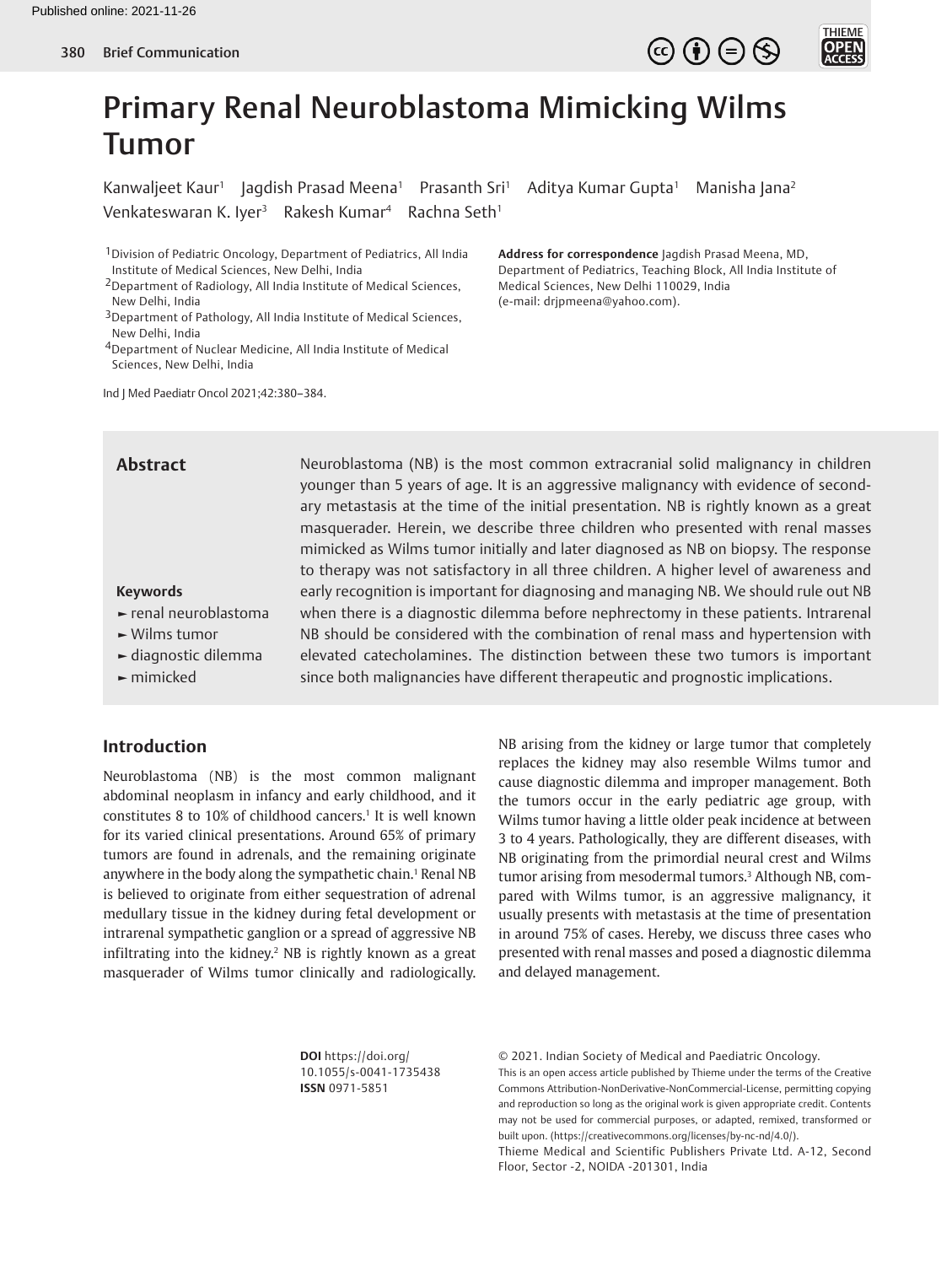## **Clinical Details of Patients**

# **Case 1**

A 6-year-old girl presented to our hospital with a complaint of left-sided mild abdomen pain and abdomen lump for 1 month. There was a history of low-grade fever and weight loss of ~10% over 1.5 months. She denied any history of hematuria. At presentation, she had a large, hard, and nontender mass occupying the left half of the abdomen with rounded discrete margins. She did not have hypertension.

Baseline complete blood counts, liver function tests, and kidney function tests were normal. Serum lactate dehydrogenase (LDH) was 1311 U/L. Urine VMA (vanillylmandelic acid)/ creatinine ratio was 1.0 mg/g of creatinine (not elevated). The serum ferritin was 1375 ng/ml. The bone marrow examination did not reveal any tumor cells. Contrast-enhanced computerized tomography (CECT) scan of the chest and abdomen revealed a large heterogeneous mass of 11.5 × 9.5 cm with large areas of central necrosis arising from the left kidney. The mass appeared to displace and insinuate between the abdominal aorta and inferior vena cava (IVC) without any vascular invasion. The chest CT scan showed multiple nodules, 1.07 cm  $\times$  0.7 cm in the right upper lobe and another in the right middle and lower lobe. Overall, the CT findings were suggestive of Wilms tumor with lung metastasis (**►Fig. 1**). Metaiodobenzylguanidine (MIBG) scan did not show any MIBG avid lesion.

With the initial possibility of Wilms tumor, she was started on chemotherapy as per International Society of Pediatric Oncology (SIOP) protocol (weekly vincristine, actinomycin-D, and doxorubicin) after taking a biopsy from the mass. After two cycles of the above chemotherapy, the NMYC amplification report came out to be amplified. The patient was then switched to the Vincristine, Cisplatin, Etoposide, Cyclophosphamide (OPEC)/Vincristine, Carboplatin, Etoposide, Cyclophosphamide (OJEC) regimen. The biopsy tumor cells were diffusely immunopositive for chromogranin and synaptophysin, while negative for Wilms tumor-1. The final impression was NB.

After four cycles of OPEC/OJEC, the tumor was not amenable to surgery. After 7 months from the presentation to us, she lost to follow-up.

#### **Case 2**

A 3-year-old male child presented to us with fever, abdominal distension, and fast breathing for the last 2 months. He also had abdominal pain. There was a history of blood transfusion in this child. He had hypertension. His abdomen



**Fig. 1** Contrast-enhanced computed tomography (CECT) abdomen showing left renal mass with necrosis (**A** and **B**) and right lung metastasis (**C**).

was distended. There was an immobile, nontender mass palpable in the left hypochondrium. Serum ferritin was 3,432 ng/mL, and the urinary VMA was elevated.

The CECT abdomen and chest suggested left renal mass with intrathoracic extension with left pleural effusion and pleural based mass. The possibility of Wilms tumor was considered, and the child was started on chemotherapy for Wilms tumor (SIOP protocol: vincristine and actinomycin-D) in another hospital, and the patient was referred to our hospital. In view of inadequate response to chemotherapy, he was planned for re-evaluation. A biopsy was done, which was suggestive of NB. Cytogenetic analysis showed the amplification of MYCN. The bone marrow aspiration and biopsy did not show the presence of metastases. He was started on the CDCE cycle (cisplatin, cyclophosphamide, doxorubicin, and etoposide). For hypertension, he was started on amlodipine, enalapril, and labetalol. However, there was no response in size of mass or respiratory distress. Subsequently, he was started on OJEC chemotherapy, to which he had a suboptimal response. Parents were counseled regarding poor prognosis in view of high-risk disease and no response to first-line chemotherapy. After a discussion with his parents, he was planned for salvage chemotherapy. He was started on salvage chemotherapy consisting of irinotecan and temozolomide. Even after salvage chemotherapy, there was no response. Finally, we decided on palliative care for him and discharged him on home-based oxygen.

### **Case 3**

A 5-year-old male child presented with fever, pallor, and progressive abdominal distension for the last 10 days. He had bilateral cervical lymphadenopathy (maximum size 3 cm). The abdomen was distended, and he had a hard lump in the right hypochondriac and iliac fossa, not moving with respiration, and it was nontender.

The CECT abdomen showed a large heterogeneously enhancing mass with renal claw sign; the mass was encasing the aorta, IVC, and celiac trunk. A provisional diagnosis of Wilms tumor or NB was considered. Urine VMA was not elevated (9.3 mg). Serum ferritin (761 ng/mL) and LDH (5823 U/L) were elevated. The NMYC was not amplified. Bone marrow examination showed the presence of metastatic infiltration by the tumor. The histopathology report confirmed the diagnosis of NB. He was staged as high-risk (stage-IV) NB. The child was given cytoreductive chemotherapy followed by definitive chemotherapy in the form of an OPEC-OJEC regimen. After the fourth cycle of chemotherapy, he had progressive disease.

# **Discussion**

The treatment and prognosis for NB and Wilms tumors are very diverse. Primary renal NB carries a worse prognosis and requires intensive chemotherapy. It is important to make the distinction between these two at the earliest. In more than 90% of cases, NB is MIBG avid, and it is associated with elevated urine VMA.4 Compared with Wilms tumor, hypertension is more common, and pulmonary metastasis is uncommon,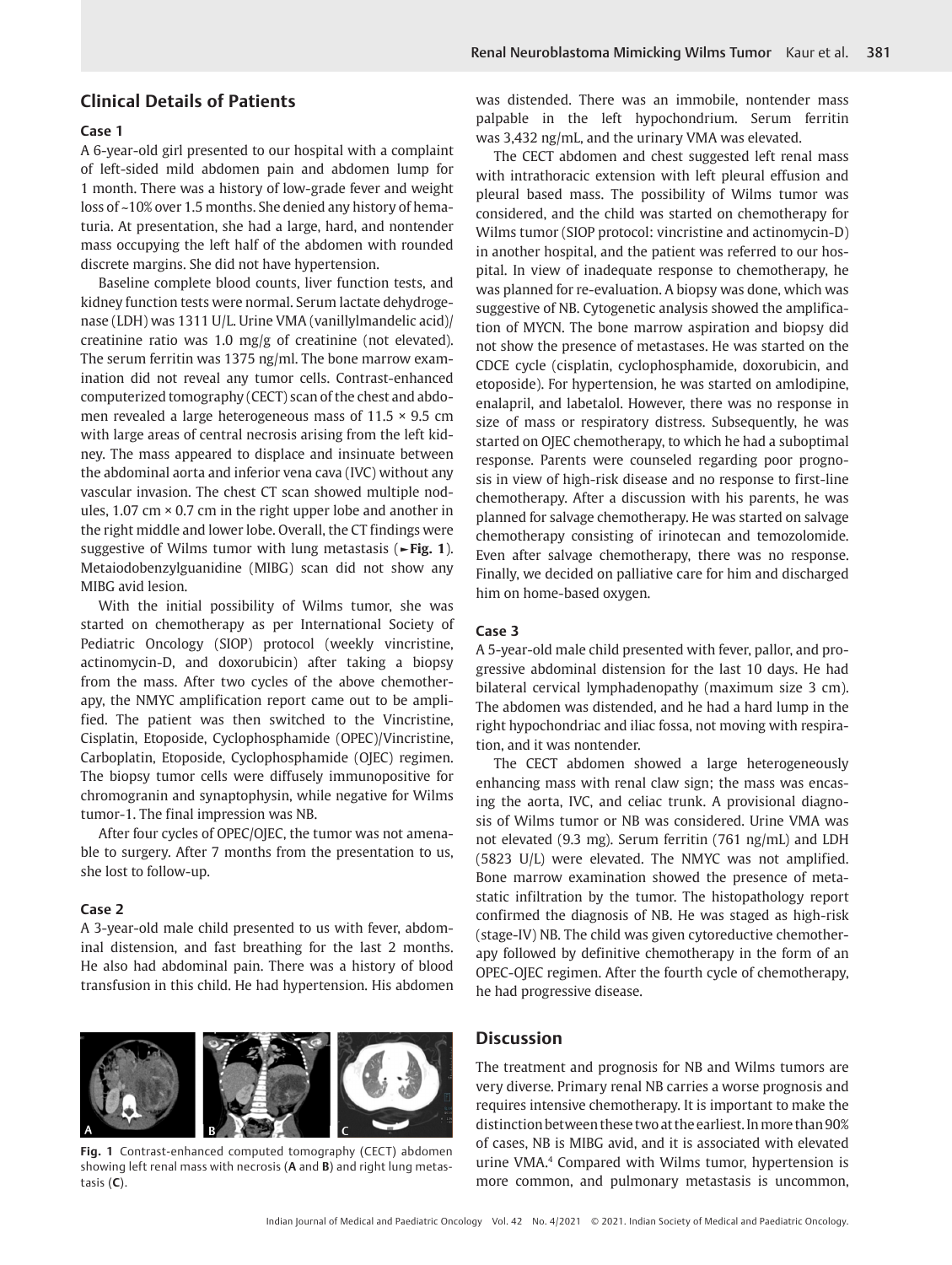|                                                                                | Outcome        |            | Died:1                                        | Died: 3                                      | Died: 1                                                          | Survived                 | Survived               | Survived              | Survived               | Survived                | Palliative<br>LTFU: 1<br>care: 1<br>PD:1                         |                                                                                                                                                 |
|--------------------------------------------------------------------------------|----------------|------------|-----------------------------------------------|----------------------------------------------|------------------------------------------------------------------|--------------------------|------------------------|-----------------------|------------------------|-------------------------|------------------------------------------------------------------|-------------------------------------------------------------------------------------------------------------------------------------------------|
|                                                                                | Surgery        |            | T.                                            | Nephrectomy:<br>3<br>Tumor resec-<br>tion: 1 | Nephrectomy:<br>2                                                | excision<br>Surgical     | Nephrectomy            | Nephrectomy           | Nephrectomy            | Nephrectomy             | None: 2                                                          |                                                                                                                                                 |
|                                                                                | CT/RT          |            | Observation: 2<br>SCT: 2<br>$C$ T: 6<br>RT: 1 | CT: 3<br>RT: 3                               | $\begin{array}{l l} \text{Chemotheray:} \\ \text{2} \end{array}$ | J                        | J                      | <b>UE</b>             | <b>LCS</b><br>J        | IJ<br>$\overline{\cup}$ | CT:3                                                             | iodobenzyl guanidine; NA, not available; PD, progressive disease; RT, radiotherapy; Rt, right; SCT, stem cell transplant; VMA, vanillyImandelic |
|                                                                                | <b>MIBC</b>    |            | т                                             | Nonavid:<br>NA: 4                            | $\frac{1}{2}$                                                    | ≸                        | Nonavid                | ⋚                     | Avid                   | Nonavid                 | Nonavid:<br>NA:2                                                 |                                                                                                                                                 |
|                                                                                | <b>Bone</b>    | marrow     | Involved:                                     | Involved:                                    | Involved:                                                        | involved<br><b>Not</b>   | involved<br><b>Not</b> | involved<br>Not       | Involved               | involved<br>Not         | Involved:                                                        |                                                                                                                                                 |
|                                                                                | Pulmonary      | metastasis | ₹                                             | None                                         | None                                                             | None                     | None                   | None                  | Yes                    | Yes                     | None: 1<br>Yes: 2                                                |                                                                                                                                                 |
|                                                                                | NMYC           |            | amplified:<br>NA: 2<br>Not<br>$\circ$         | Amplified:  <br>2                            | ≸                                                                | ≸                        | amplified<br><b>S</b>  | ⋚                     | Amplified              | ≸                       | $\begin{array}{c} \mathsf{Amplified:} \\ \mathsf{2} \end{array}$ |                                                                                                                                                 |
|                                                                                |                |            | Elevated:<br>6                                | Elevated:<br>$\overline{4}$                  | Elevated:<br>3                                                   | Elevated                 | Normal                 | ⋚                     | Elevated               | Normal                  | Normal: 1<br>Elevated:<br>2                                      |                                                                                                                                                 |
|                                                                                | Ferritin   VMA |            | $\frac{1}{2}$                                 | High: 1<br>Normal:<br>NA:3                   | ≸                                                                | ≸                        | ≸                      | ⋚                     | ⋚                      | ⋚                       | High:3                                                           |                                                                                                                                                 |
| Summary of neuroblastoma cases mimicked Wilms tumor reported in the literature | Site LDH       |            | ≸                                             | ⋚                                            | ≸                                                                | ₹                        | ≸                      | ⋚                     | High                   | $\frac{1}{2}$           | High:<br>3                                                       |                                                                                                                                                 |
|                                                                                |                |            | Rt:4<br>Li:4                                  | Rt:3<br><b>Li</b> :2                         | Lt:2<br>Rt:1                                                     | $\overline{\phantom{a}}$ | 起                      | $\approx$             | $\equiv$               | $\equiv$                | $\sim$<br>$\Xi \approx -$                                        |                                                                                                                                                 |
|                                                                                | Blood          | pressure   | High: 6                                       | High: 5                                      | High: 2                                                          | ⋚                        | High                   |                       | High                   | Normal                  | High: 2<br>Normal: 1                                             |                                                                                                                                                 |
|                                                                                | Gender         |            | N:7<br>둔                                      | M:3<br>F: 2                                  | M:3                                                              | Σ                        | Σ                      | щ                     | Σ                      | Щ                       | $\frac{1}{2}$ $\frac{1}{2}$                                      |                                                                                                                                                 |
|                                                                                | Age            |            | $3 - 39$<br>mo                                | $11$ mo-5<br>$\rightarrow$                   | $2m0-4$<br>$\rightarrow$                                         | 3.5y                     | 9 <sub>mo</sub>        | 5y                    | 14mo                   | 13mo                    | $3-6y$                                                           |                                                                                                                                                 |
|                                                                                | No of          | Cases      | $\infty$                                      | S                                            | $\sim$                                                           | $\overline{ }$           | $\overline{ }$         | $\overline{ }$        | $\overline{ }$         |                         | $\sim$                                                           |                                                                                                                                                 |
|                                                                                | Reference      |            | G                                             | 3                                            | $\sim$                                                           | $\overline{10}$          | $\overline{1}$         | $\overline{c}$        | $\tilde{1}$            | $\frac{4}{3}$           | Index cases                                                      | Abbreviations: CT, chemotherapy; Lt, left; LTFU, lost to follow-up; MIBG, meta<br>acid.                                                         |
| Table 1                                                                        | Author         |            | Fan                                           | Kessler<br>et al                             | Lall et al                                                       | Sarin et al              | Sellaturay<br>et al    | Treetipsatit<br>et al | and Siegel<br>Farmakis | Telli et al             | report<br>Index                                                  |                                                                                                                                                 |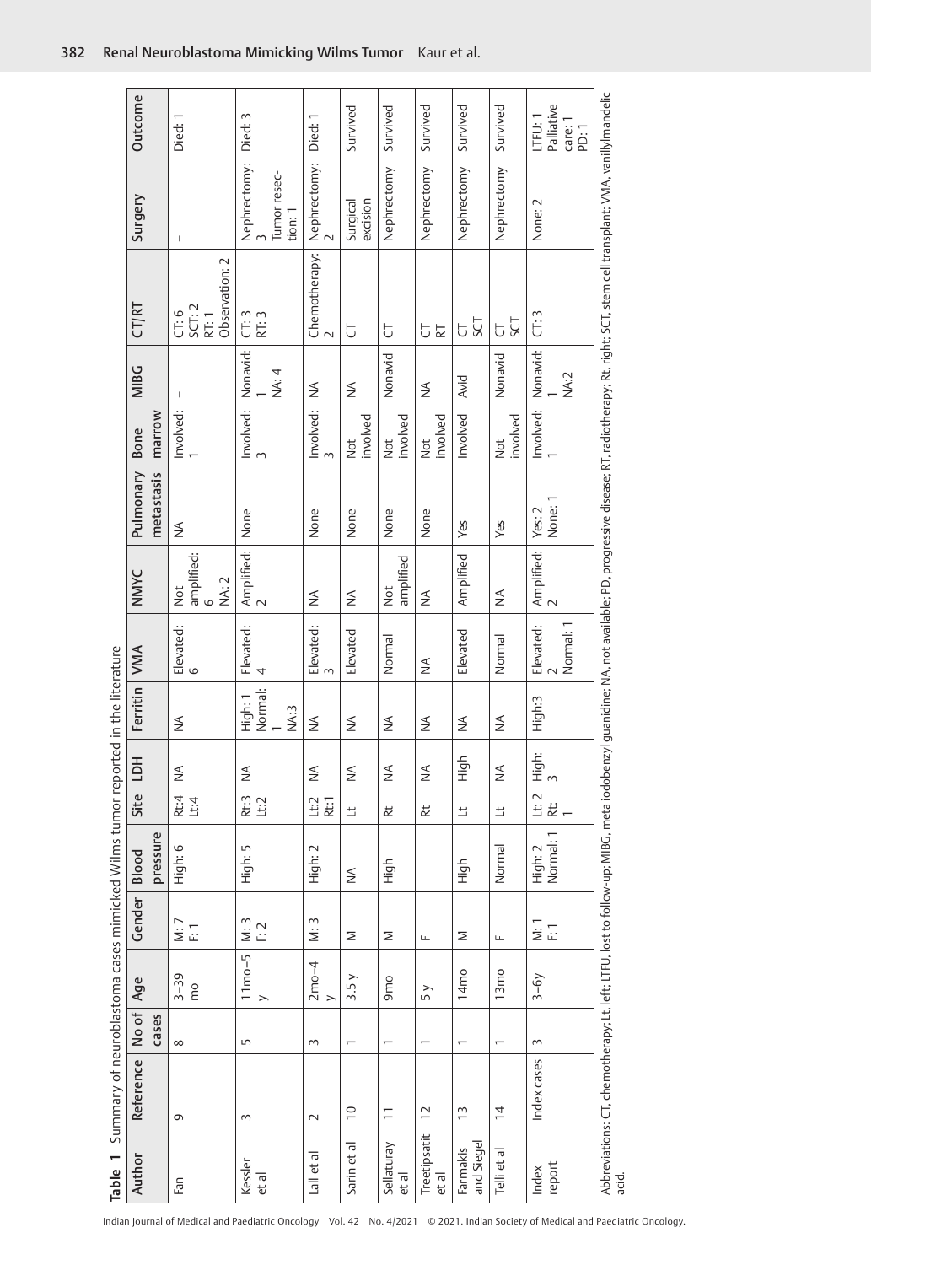and the patient is generally sicker in  $NB^3$  However, 5 to 10% of cases of NB may present with diagnostic ambiguity.2 A diagnostic dilemma and inadequate management happen in children with cancer when a relatively stable child presents with renal mass with normal blood pressure and pulmonary metastasis and negative MIBG and normal urine VMA levels. Our first patient presented with renal mass, normal blood pressure, pulmonary metastasis, and normal urine VMA. Case 2 presented with renal mass with high blood pressure, pulmonary metastasis, and elevated VMA. Case 3 presented with normal blood pressure, without pulmonary metastasis, and normal VMA.

Renal NB is of two types. It may result from primary intrarenal NB (IRNB) or renal invasion by NB. The IRNB may result from either sequestered adrenal rests during the fetal life or intrarenal sympathetic ganglia.2 Complete renal invasion by NB may also masquerade as Wilms tumor.<sup>5</sup> Moreover, primary IRNB is usually associated with a poor prognosis as the tumor presents with secondary metastasis at the time presentation of. Our first case responded to chemotherapy (pulmonary metastasis disappeared), but the tumor was not amenable to surgery after four cycles of chemotherapy (tumor was encasing to renal vessels). Case 2 also did not respond to chemotherapy, including salvage therapy, and case 3 progressed after four cycles of chemotherapy.

The primary renal involvement by NB is reported in 5.2 to 25% of cases.<sup>6</sup> The renal involvement correlates with large size of the primary tumor, lymph node involvement, undifferentiated histology, and NMYC status.<sup>5</sup> In a series of 868 NB cases by Shamberger et al, 1 to 2% cases were presented as IRNB, and they suggested that preoperative chemotherapy may reduce the number of nephrectomies for an initial impression of Wilms tumor.<sup>6</sup> In the German NB trial of 1,603 NB patients, 29 patients (1.8%) were those who were initially diagnosed and treated as Wilms tumor. In this study, the postchemotherapy surgery of mass revealed NB. These were mostly advanced-stage disease (stage-III or stage-IV), older age at diagnosis with higher levels of LDH, ferritin, and higher incidence of NMYC amplification than those upfront managed as NB. In this study, the prognosis of patients with NB was reported inferior compared with tumors that have been radiologically classified as Wilms tumor.7 All three cases of ours had a high LDH level and high ferritin. Our cases 1 and 2 had NMYC amplification and inadequate response to therapy. However, case 3 was NMYC nonamplified but had progressive disease after four cycles of chemotherapy.

Lung metastasis in NB is very rare, and patients with lung metastasis are sicker, and the prognosis of these patients is worse. Lung metastasis at the initial diagnosis of NB was associated with NMYC amplification, metastasis to central nervous system, elevated LDH levels, and poor outcome.<sup>8</sup> It was associated with an inferior outcome but not independent of tumor biology. The same parameters were also present in our cases 1 and 2. The summary of NB cases mimicked Wilms tumor is depicted in **►Table 1**.

The incidence of hypertension (66–100%) is more in IRNB compared with extrarenal NB  $(27%)$ .<sup>3</sup> However, this finding is not specific, and it also occurs in 20% of patients with Wilms

tumor.13 Testing of urine catecholamines (VMA and HVA) is crucial to further make the diagnosis of  $NB$ <sup>9</sup> If any patient presents with renal mass and hypertension with high catecholamines, one should strongly suspect NB because these levels are elevated in around 90% of cases with NB.15

Renal NB presents with the high stage at diagnosis as all our cases had advanced stages, and this entity portrays poor outcomes. Primary renal NB carries a poor prognosis, and it requires rigorous adjuvant therapy and close surveillance postoperatively. It is very important to make the distinction between NB and Wilms tumor as treatment and prognosis have differed in these two.<sup>9</sup> All three cases were initially diagnosed as Wilms tumor and later diagnosed to have NB. All three cases in our series had a poor prognosis.

# **Conclusion**

It is a diagnostic challenge to distinguish renal NB and Wilms tumor preoperatively. Proper histopathological diagnosis of a renal tumor is important as the management and prognosis of Wilms tumor and NB are different. IRNB should be considered with the combination of renal mass with hypertension and elevated catecholamines. Primary renal NB is associated with unfavorable biology and outcome. Besides, upfront nephrectomy in IRNB may lead to unnecessary loss of the kidney. In doubtful cases of Wilms tumor, the biopsy should always be performed to prevent such errors in judgments.

## **Funding**

None.

## **Declaration of Patient Consent**

Legally Authorized Representatives (LARs) have given their consent for publication of this paper. It is available if requested.

## **Authors' Contribution**

KR, PS, and JPM designed the study and wrote the manuscript. VKI made a histopathologic diagnosis of cases, and MJ provided images of patients. AKG and RS supervised the manuscript writing, and all the authors approved the manuscript.

### **Conflict of Interest**

None declared.

## **Acknowledgments**

We would like to express our most incredible gratitude to our patients for supporting us and provide information for the paper's completion. We also would like to thank our colleagues and supervisors for giving support and feedback for this paper.

## **References**

1 MIBG and Somatostatin Receptor Analogs in Children: Current Concepts on Diagnostic and Therapeutic Use | Journal of Nuclear Medicine [Internet]. [cited 2021 Feb 18]. Available from: https://jnm.snmjournals.org/content/46/1\_suppl/55S. Accessed July 18, 2021